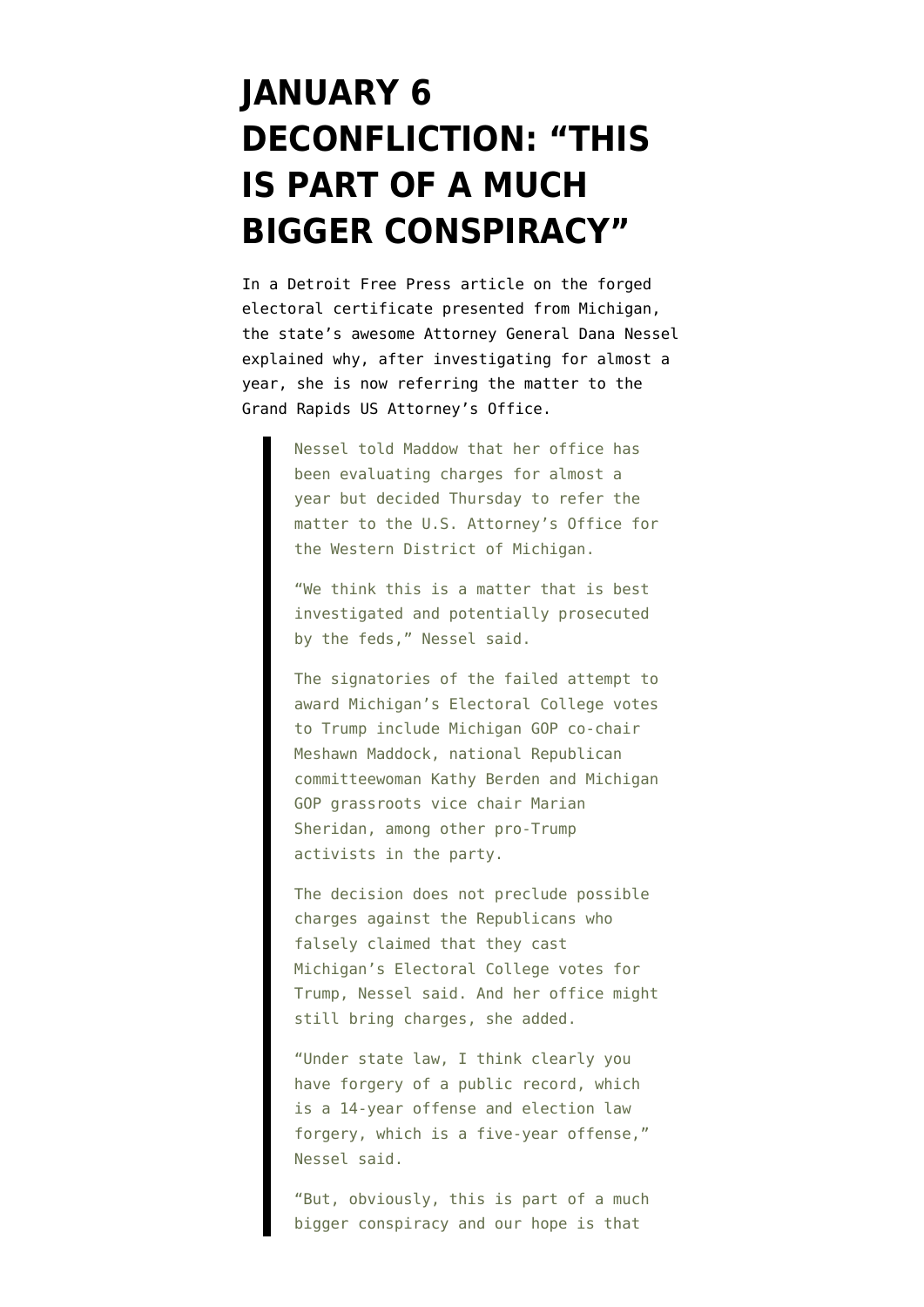the federal authorities and the Department of Justice and United States Attorney General Merrick Garland will take this in coordination with all the other information they've received and make an evaluation as to what charges these individuals might (face)," she said.

Consider what happened to lead to this federal criminal referral. After electors sent fake certifications to the National Archives, NARA then [sent them](https://www.politico.com/news/2022/01/10/jan-6-committee-ramps-up-state-level-investigation-526752) to Michigan Secretary of State Jocelyn Benson and Arizona Secretary of State Katie Hobbs.

> Vice President Mike Pence the winners of both Michigan and Arizona and their electors after the 2020 election. Public records requests show the secretaries of state for those states sent those certificates to the Jan. 6 panel, along with correspondence between the National Archives and state officials about the documents.

> Spokespeople for the Michigan and Arizona secretaries of state declined to comment on the documents. The offices confirmed that Michigan Secretary of State Jocelyn Benson and Arizona Secretary of State Katie Hobbs, both Democrats, and their staff met with the panel in November.

> "They mostly discussed election administration in Arizona, the 2020 elections, threats/harassment directed toward the office, and the Cyber Ninja's partisan ballot review," said Hobbs' spokesperson C. Murphy Hebert.

> Benson and her staff took questions from the committee on the 2020 election and events leading up to the Jan. 6 riot, according to Tracy Wimmer, a spokesperson for Benson.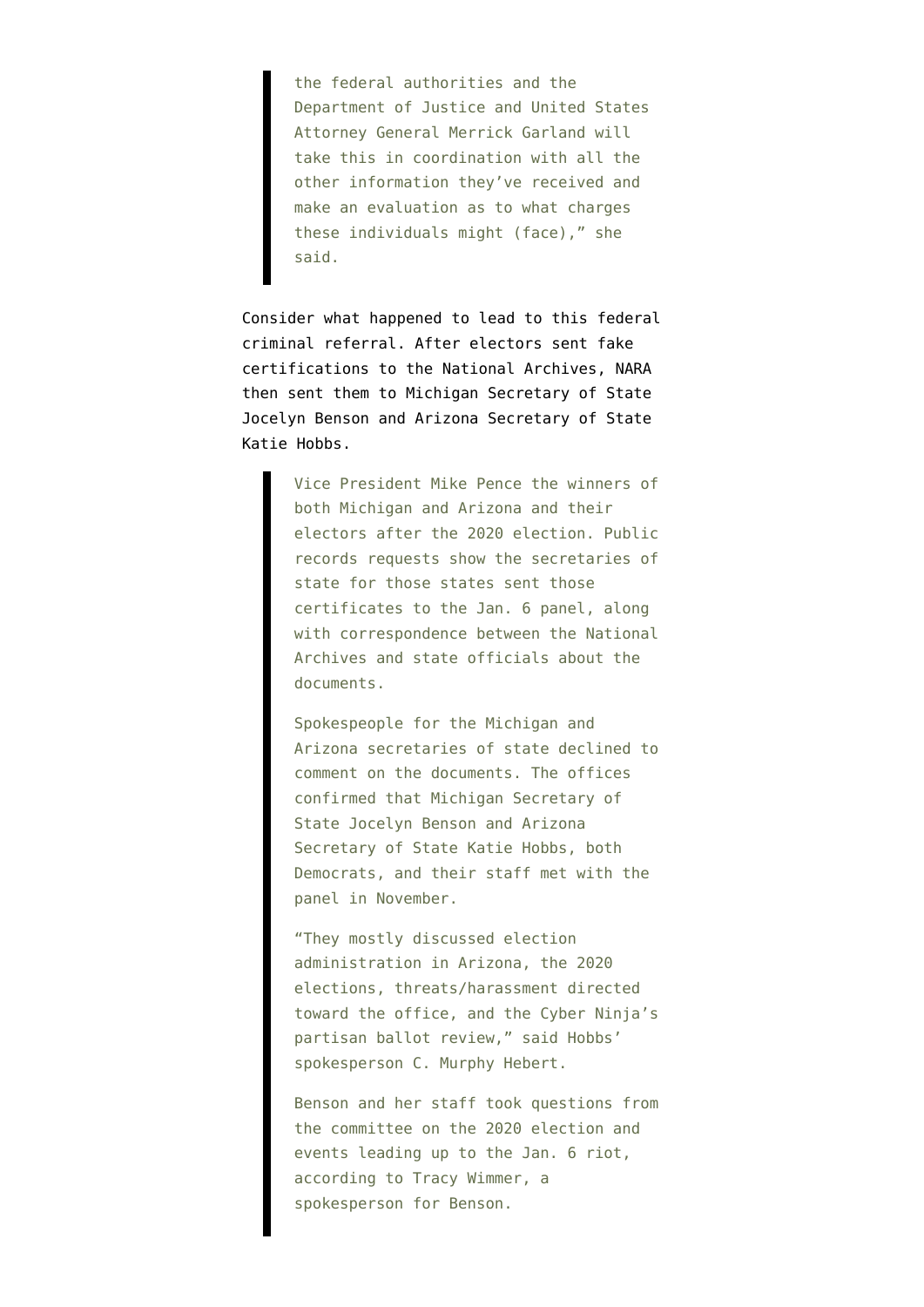The National Archives sent emails to the Arizona secretary of state on Dec. 11, 2020, passing along the forged certificates "for your awareness" and informing the state officials the Archives would not accept them.

Arizona then took legal action against at least one of the groups who sent in the fake documents, sending a [cease and](https://www.politico.com/f/?id=0000017e-368d-d8d6-a3fe-b7ad01d80000) [desist letter t](https://www.politico.com/f/?id=0000017e-368d-d8d6-a3fe-b7ad01d80000)o a pro-Trump "sovereign citizen" group telling them to stop using the state seal and referring the matter to the state attorney general.

"By affixing the state seal to documents containing false and misleading information about the results of Arizona's November 3, 2020 General Election, you undermine the confidence in our democratic institutions," Hobbs wrote to one of the pro-Trump groups.

Arizona took immediate action; given Nessel's comments, Benson appears to have referred the matter to Nessel. Some of these details were [made public](https://www.americanoversight.org/american-oversight-obtains-seven-phony-certificates-of-pro-trump-electors) last March after American Oversight obtained them. But after the January 6 Committee put them all in context and focused renewed attention to how the fake certificates fit into a larger effort, it led Nessel to hold off on pursuing potential 14-year charges against some of the most powerful Republicans in the state, and instead to formally refer the investigation to the Feds, based on the logic that the obviously coordinated effort to forge fake electoral certificates is part of a larger whole.

This is not dissimilar from how [legal action](https://www.thedailybeast.com/feds-are-asking-questions-about-sidney-powell-and-her-pro-trump-group) [from Florida's charity regulator](https://www.thedailybeast.com/feds-are-asking-questions-about-sidney-powell-and-her-pro-trump-group) led to state action as well as a grand jury investigation into Sidney Powell's grifting.

> For months, a federal investigation running out of Washington, D.C., has been demanding documents and asking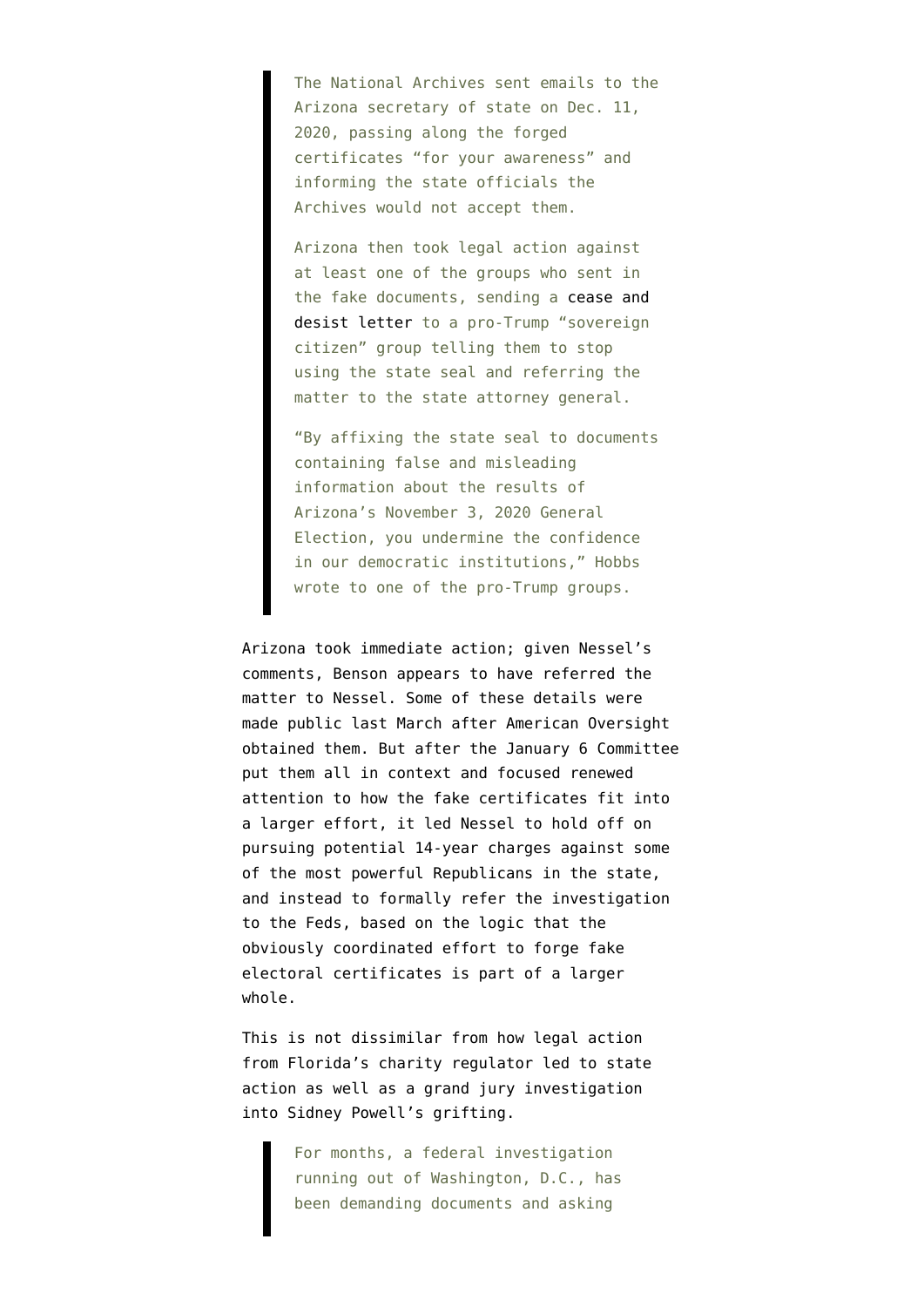potential witnesses questions about Powell, according to three people familiar with the matter. Similarly, a separate investigation into Powell's anti-democratic activities took place in the Sunshine State earlier this year—and has already produced results, and punished Powell and her far-right group.

The federal probe, which has not been previously reported, is examining the finances of Defending the Republic, an organization founded by Powell to fund her "Kraken" lawsuits to overturn the 2020 election, the sources said.According to two of the people familiar with the matter, a grand jury was empaneled, and subpoenas and documents requests have gone out to multiple individuals as recently as September.

Defending the Republic's finances have already prompted an investigation and a settlement with Florida's charity regulator. The group paid a \$10,000 fine in September as part of a settlement agreement related to its solicitation of contributions and failure to register as a charitable organization in the state.

## [snip]

Defending the Republic's finances first attracted the scrutiny of regulators in Florida shortly after Powell founded the group in November 2020 when authorities received a complaint and subsequently issued a subpoena to internet hosting service GoDaddy for information about the group's website.

In a June press conference, Florida Agriculture Commissioner Nikki Fried said Defending the Republic was "found to be soliciting contributions from the State of Florida or from persons within the State of Florida" on the internet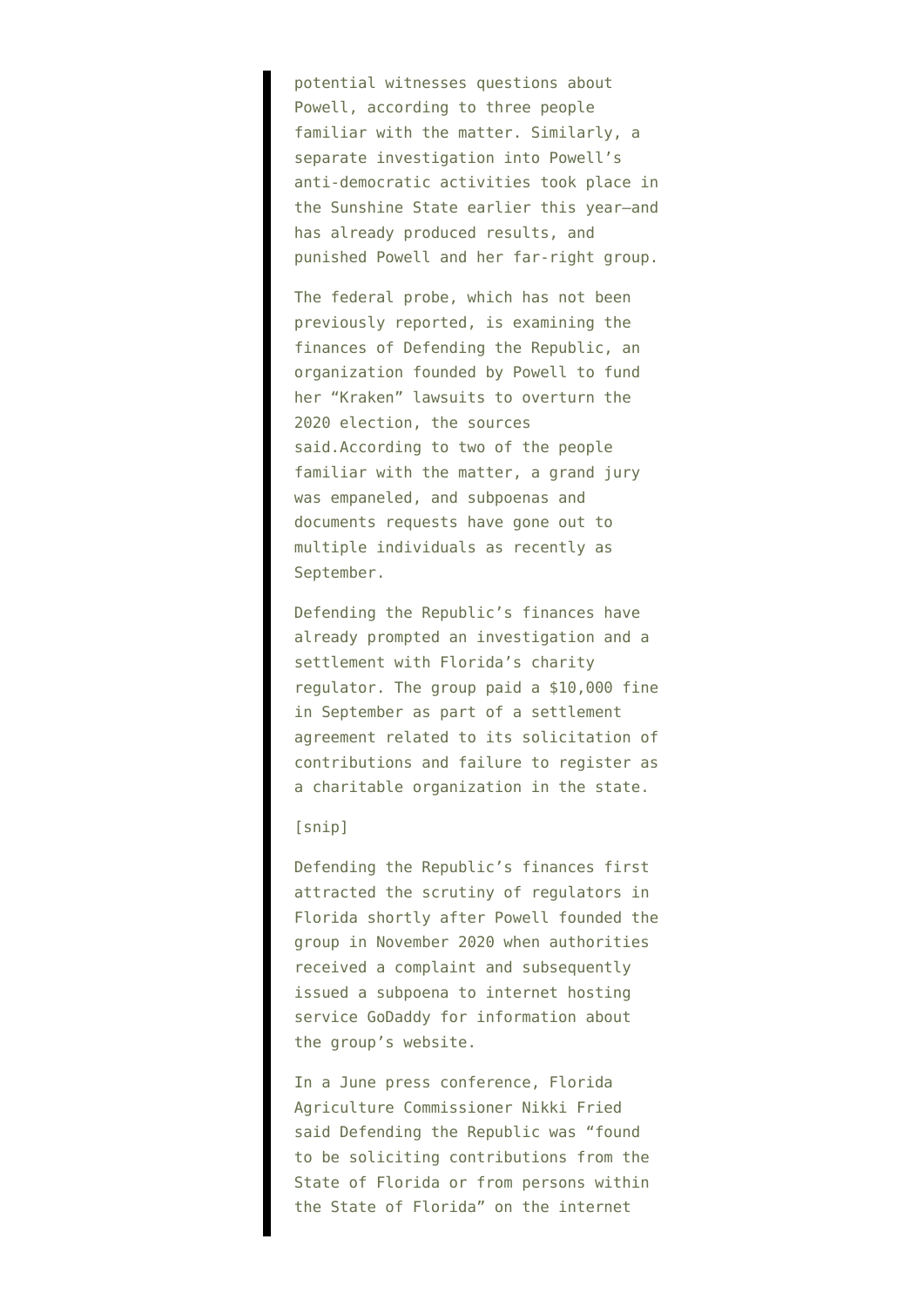"without having filed in the State of Florida" as a charitable organization."

On Aug. 24, Defending the Republic paid a \$10,000 fine as part of a settlement agreement with Florida authorities over its fundraising.

As part of that agreement, Powell's group agreed to register as a charity in Florida and submitted a projected budget of over \$7 million. The settlement agreement also required Defending the Republic to submit an audited financial statement for the group's operations between December 2020 and July 2021 by Nov. 30, including a balance sheet and a list of expenses and revenue.

Meanwhile, Fulton County's DA, Fani Willis, [has](https://www.wsbtv.com/news/local/fulton-county/fulton-da-investigating-trump-closer-decision-charges/P7KZXR7IVFFTHN65BFYM7PLLNE/) [been investigating](https://www.wsbtv.com/news/local/fulton-county/fulton-da-investigating-trump-closer-decision-charges/P7KZXR7IVFFTHN65BFYM7PLLNE/) Trump's call to pressure Brad Raffensperger to cheat and will reportedly make a prosecutorial decision in the months ahead.

> The prosecutor weighing whether Donald Trump and others committed crimes by trying to pressure Georgia officials to overturn Joe Biden's presidential election victory said a decision on whether to bring charges could come as early as the first half of this year.

Fulton County District Attorney Fani Willis said in an interview with The Associated Press last week that her team is making solid progress, and she's leaning toward asking for a special grand jury with subpoena power to aid the investigation.

"I believe in 2022 a decision will be made in that case," Willis said. "I certainly think that in the first half of the year that decisions will be made."

[snip]

Willis declined to speak about the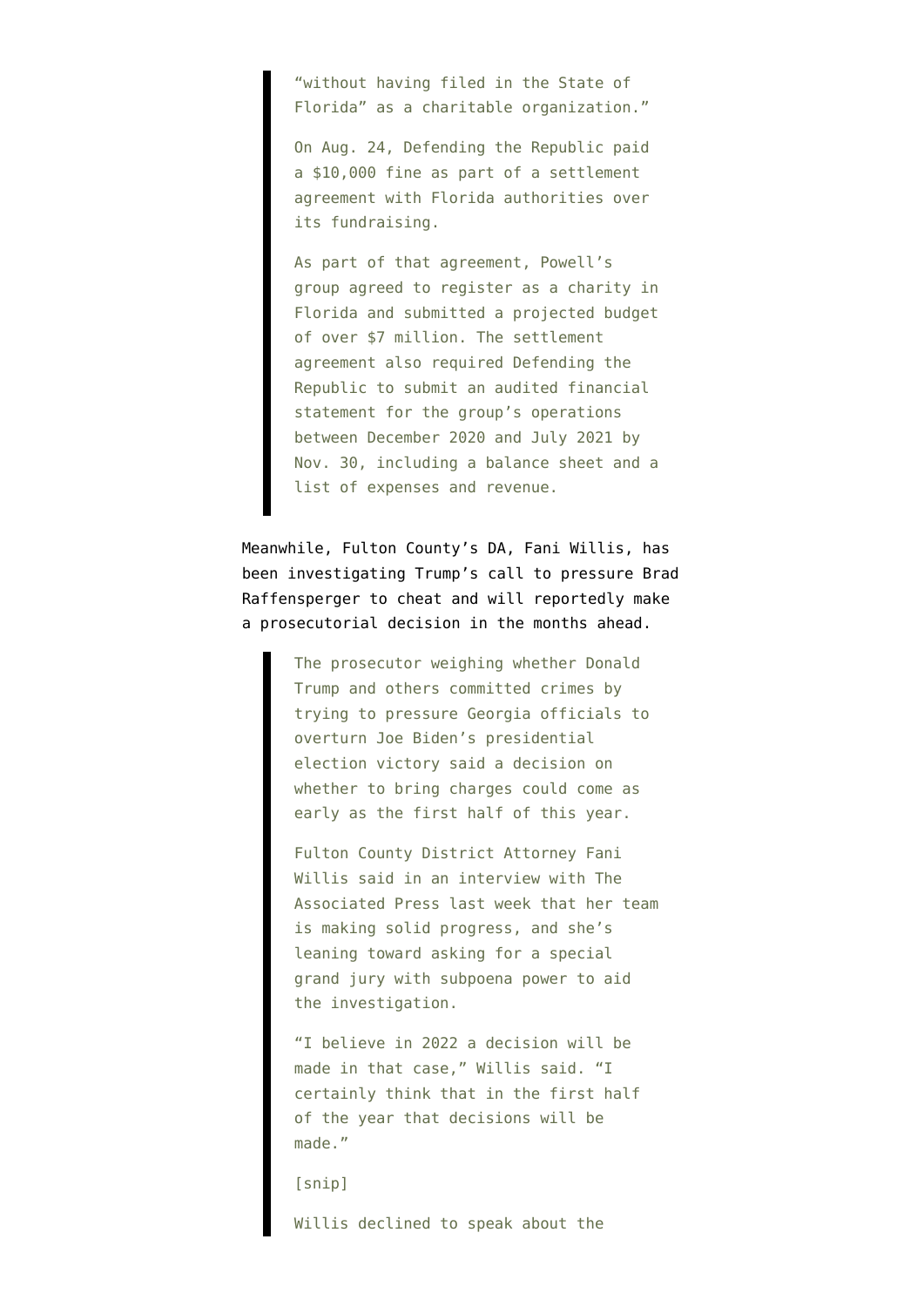specifics, but she confirmed that the investigation's scope includes — but is not limited to — a Jan. 2, 2021, phone call between Trump and Georgia Secretary of State Brad Raffensperger, a November 2020 phone call between U.S. Sen. Lindsey Graham and Raffensperger, the abrupt resignation of the U.S. attorney in Atlanta on Jan. 4, 2021, and comments made during December 2020 Georgia legislative committee hearings on the election.

Regardless of what Willis decides, she can also refer actions to the Feds because it, like the forged electoral certifications, "is part of a much bigger conspiracy."

The point is (besides that we should be grateful that Democrats elected a lot of smart, fearless women in recent years) that there are lots of moving parts to this "much bigger conspiracy." And all those moving parts have, as an option, referring their investigative findings to DOJ to drop it into the "much bigger conspiracy."

So during the year when DOJ has been laying what Merrick Garland [called](https://www.justice.gov/opa/speech/attorney-general-merrick-b-garland-delivers-remarks-first-anniversary-attack-capitol) "the evidentiary foundation for more complex cases," states and local authorities have been conducting investigations that can be joined to that evidentiary foundation.

These are all parts of a much bigger conspiracy.

All these moving parts require coordination, however, or ["deconfliction,](https://www.merriam-webster.com/dictionary/deconfliction#:~:text=Definition%20of%20deconfliction,risk%20of%20accidents%20or%20incidents%20%E2%80%A6)" both in an effort to maximize cross-fertilization between the investigations and to ensure no investigation screws up the criminal investigations that might lead to real consequences. While there has been no reporting on how this is being done at DOJ, we can be sure it is, not least because DOJ and the Committee are muddling through the Executive Privilege questions in tandem.

Robert Mueller, for example, had his own congressional liaison, and referrals from the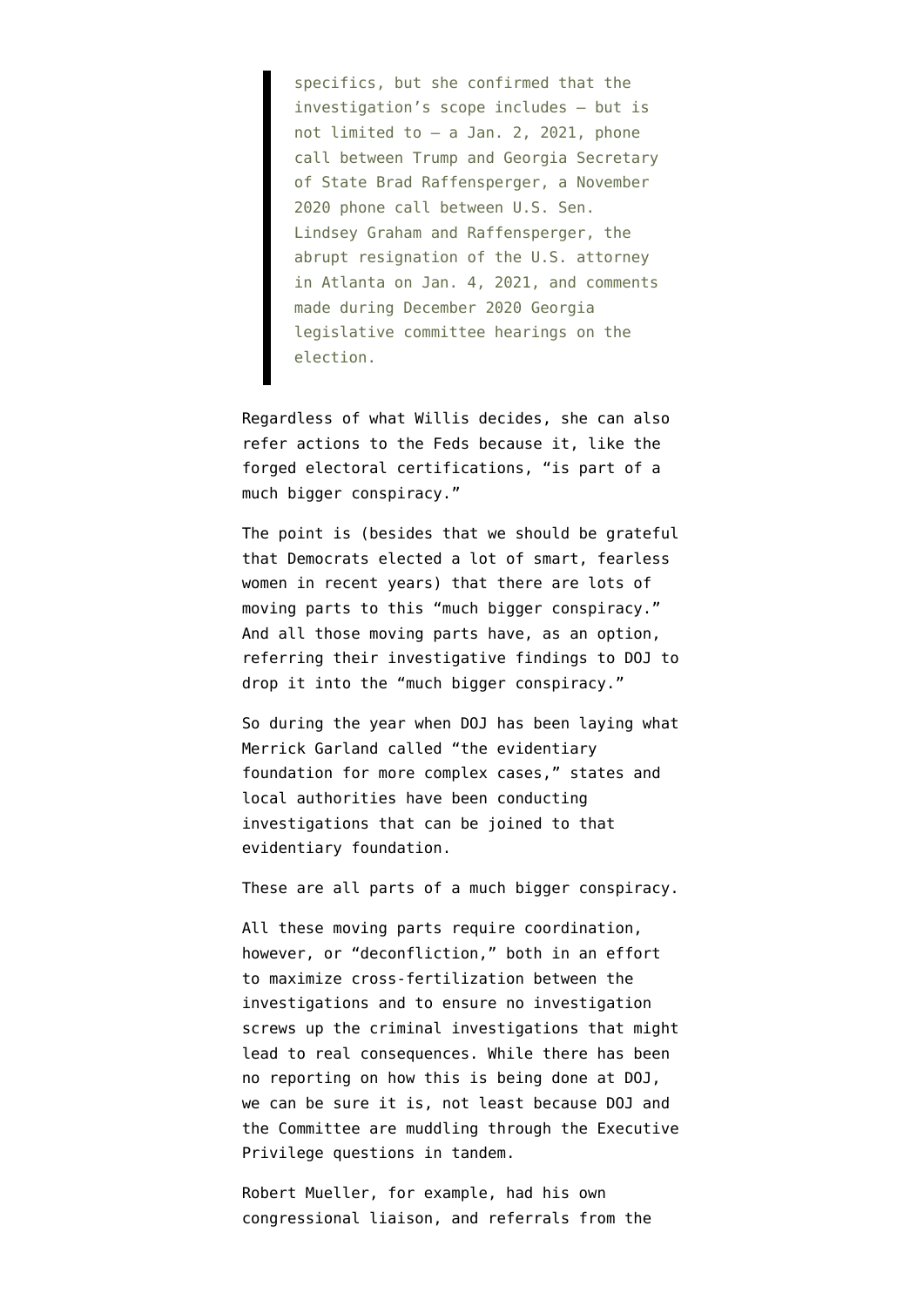Senate Intelligence Committee led directly to plea deals with Sam Patten and Michael Cohen that, in turn, led to information both (and in the latter case, Trump's lawyers) had shielded from the Committees.

Adam Schiff, now a member on the Select Committee, knows well that Mueller also used a House Intelligence Committee interview with Roger Stone as a basis for an obstruction prosecution against Trump's rat-fucker. While the details are less clear, I also suspect that [Steve Bannon's interviews with HPSCI](https://www.emptywheel.net/2020/05/16/steven-bannons-bas-relief-confession-that-trump-told-him-to-deny-discussing-sanctions/) served to tee up the fruitful grand jury appearance for him in January 2019 about which Stone is still furious.

Liz Cheney brings a different knowledge base to the challenge of deconfliction. Her dad played a central role in screwing up the Special Prosecutor investigation into Iran-Contra by offering key witnesses immunity. He's [one reason](https://www.brown.edu/Research/Understanding_the_Iran_Contra_Affair/h-thereport.php) why congressional committees hoping to preserve criminal investigations tread carefully. Hopefully, Congresswoman Cheney can apply lessons learned from her evil genius father to the forces of good on the Select Committee. She has the most to lose if this Committee doesn't succeed.

As noted above, the most visible sign of this deconfliction has come on privilege reviews. In July, at the same time that DOJ established their contact policy fire-walling President Biden from learning about any ongoing investigations, DOJ [got privilege waivers](https://www.emptywheel.net/2021/08/08/why-did-doj-delay-seven-months-before-obtaining-jeffrey-rosens-testimony/) for former DOJ personnel to appear before Congress. After that, when the Select Committee, as [an](https://www.emptywheel.net/2021/12/03/the-executive-privilege-puzzle-the-co-equal-branch-of-government/) [independent branch of government](https://www.emptywheel.net/2021/12/03/the-executive-privilege-puzzle-the-co-equal-branch-of-government/) that is also fire-walled from the criminal investigation, asked for investigative materials from the Archives, Biden conducted privilege reviews of that material and waived privilege over much, but not all, of it. If and when that material is released, however, it would be available to anyone with a need, including DOJ.

In fact, the back and forth between the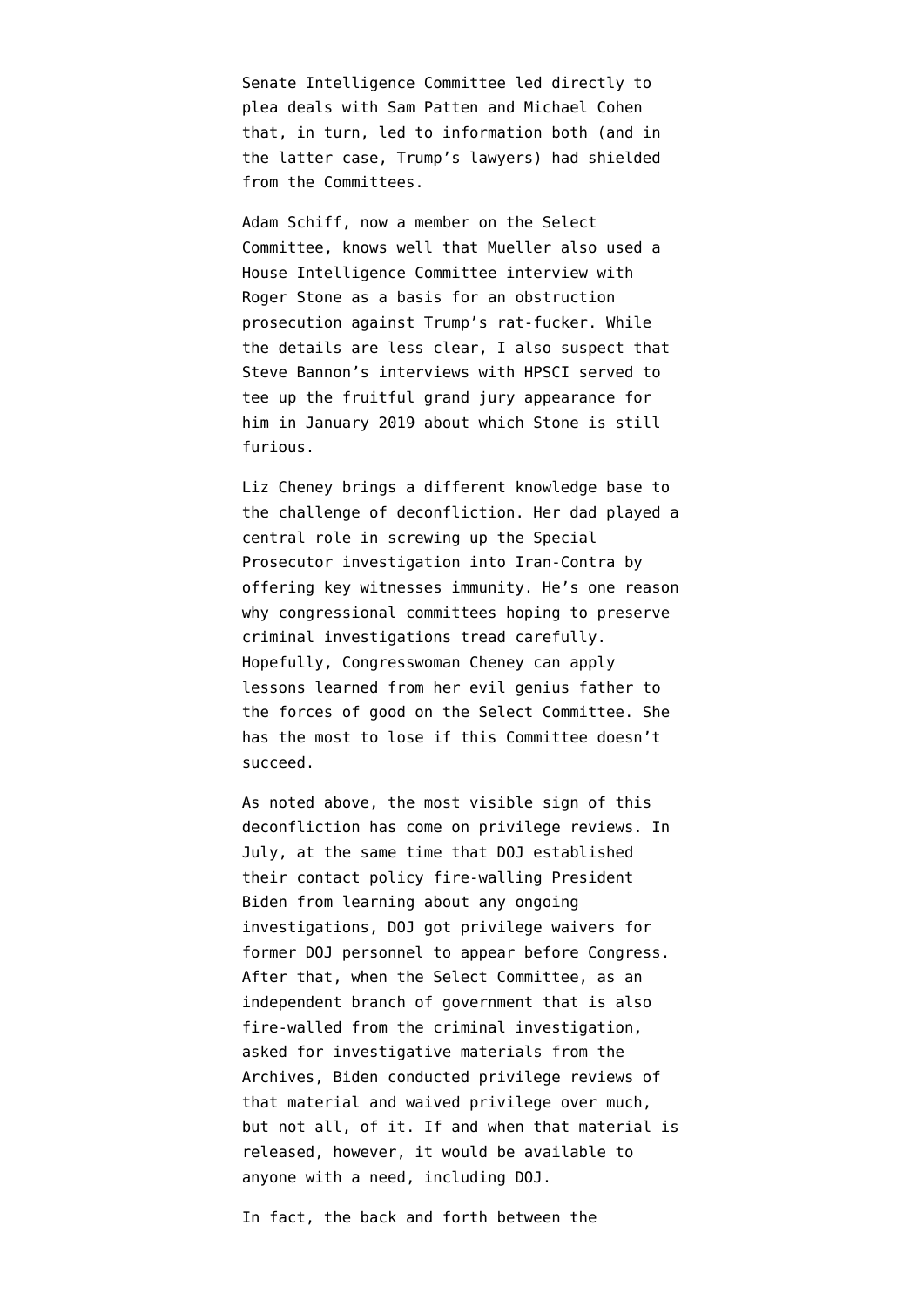Committee and DOJ has likely already made investigative materials available to DOJ. That's because, after the Select Committee [made it](https://www.politico.com/news/2021/12/09/national-archives-meadows-trump-524043) [clear](https://www.politico.com/news/2021/12/09/national-archives-meadows-trump-524043) Mark Meadows had violated the Presidential Records Act with regards to some of the materials he shared with the committee, Meadows undertook efforts to fix that. To the extent he is able to provide his personal emails and Signal texts to NARA (some of the latter are likely are unavailable), that material [would](https://www.emptywheel.net/2021/12/09/bennie-thompson-will-need-to-bill-fbi-for-the-affidavits-hes-writing-for-them/) [become available](https://www.emptywheel.net/2021/12/09/bennie-thompson-will-need-to-bill-fbi-for-the-affidavits-hes-writing-for-them/) to DOJ without subpoenaing Meadows. And to the extent this process reveals that materials of investigative interest to a grand jury were deleted when Meadows obtained a new phone, it will give DOJ reason to use legal process to either hold Meadows accountable for obstruction, or reason to get it from others, like Jim Jordan. To say nothing of the fact that Meadows can't prevent DOJ from subpoenaing the call records that led him to renege on efforts to cooperate with the January 6 Committee. That's why I doubt DOJ will hold Meadows in criminal contempt, because they would be better served to get that information — and coerce cooperation, if he chooses that route — via their own legal process. Effectively, then, Bennie Thompson [wrote a rough draft](https://www.emptywheel.net/2021/12/09/bennie-thompson-will-need-to-bill-fbi-for-the-affidavits-hes-writing-for-them/) of a warrant affidavit for the FBI.

It's in the subpoenas for witnesses, however, that I'm most curious about with regards to deconfliction between the DOJ and Select Committee investigation. Consider: There are two Trump associates who were key in sowing the Big Lie, Rudy Giuliani and Sidney Powell, who are known to be under criminal investigation right now. That's a topic the Select Committee is focusing closely on. But in spite of the fact that Bennie Thompson [has expressed an interest](https://twitter.com/ZcohenCNN/status/1480980385081307136) in interviewing Rudy, thus far Thompson remains coy about how he'll reach out to get Rudy's testimony. There has been no public mention of getting Powell's testimony or, for that matter, Lin Wood or Patrick Byrne, who — based on public reports — are part of that grifting investigation as well (and Byrne would be interesting of his own accord because he was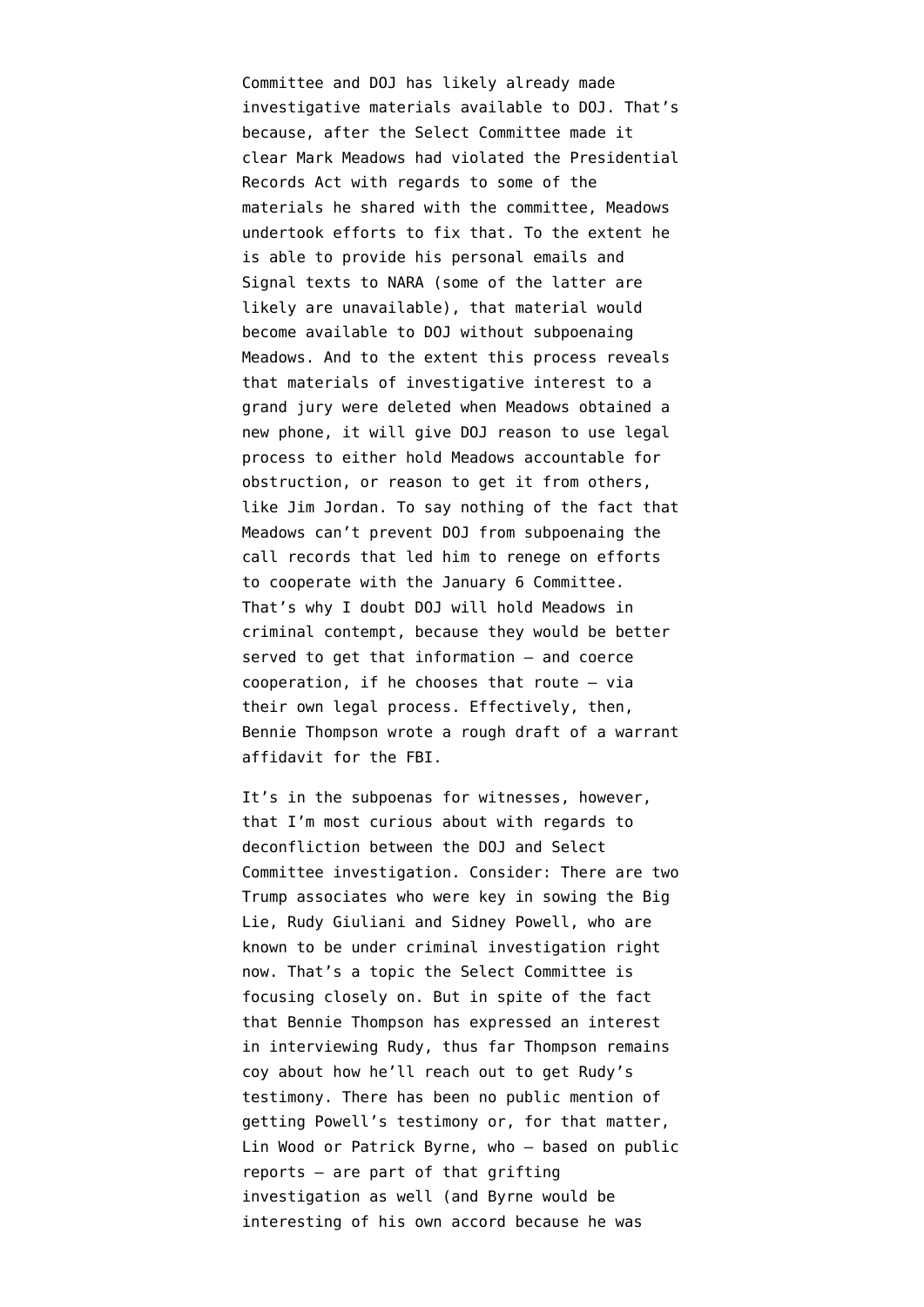honey-potted by a Russian spy). And for that matter, at least by the time he sued the committee, Mike Flynn's [call records hadn't been](https://www.emptywheel.net/2021/12/22/mike-flynn-forgets-he-was-shit-canned-by-presidents-of-both-parties/) [subpoenaed either.](https://www.emptywheel.net/2021/12/22/mike-flynn-forgets-he-was-shit-canned-by-presidents-of-both-parties/)

I'm equally interested in the timing of [the](https://january6th.house.gov/sites/democrats.january6th.house.gov/files/20211123%20Rhodes%20Letter.pdf) [Stewart Rhodes subpoena:](https://january6th.house.gov/sites/democrats.january6th.house.gov/files/20211123%20Rhodes%20Letter.pdf) November 23. That was *after* DOJ obtained an [arrest warrant for James](https://extremism.gwu.edu/sites/g/files/zaxdzs2191/f/James%20Beeks%20Statement%20of%20Facts.pdf) [Beeks](https://extremism.gwu.edu/sites/g/files/zaxdzs2191/f/James%20Beeks%20Statement%20of%20Facts.pdf), the last member of The Stack, on November 18, but the day before they arrested him. By that point (probably long before), DOJ had to have known they were going to pursue sedition charges against him. But for some reason, they held off on the sedition charges when [they](https://storage.courtlistener.com/recap/gov.uscourts.dcd.238102/gov.uscourts.dcd.238102.513.0.pdf) [superseded the Oath Keepers indictment](https://storage.courtlistener.com/recap/gov.uscourts.dcd.238102/gov.uscourts.dcd.238102.513.0.pdf) on December 1 (before they otherwise would have needed to charge Beeks) to include him and tweak the Civil Disorder language in the indictment. There may be very good reasons they needed to wait: They needed to find Rhodes; they needed to finish exploiting his phone; they needed to resolve how they were going to treat the field commander, Mike Simmons, whose status in the investigation changed pretty dramatically between the December indictment and the Sedition one. But in that period while they held off, the Select Committee tested whether Rhodes wanted to go lie under oath to Congress. He declined.

[It was worth a shot](https://www.emptywheel.net/2021/12/09/doj-already-debunked-the-lies-ali-alexander-is-about-to-tell-congress/)!

I find it equally curious that the Select Committee chose to target colleagues who played a more ambivalent role in the insurrection on January 6, rather than people like Paul Gosar or Mo Brooks, who have clear ties to organizers and other insurrectionists.

Similarly, I share [Justin Hendrix's curiosity](https://twitter.com/justinhendrix/status/1481834876995350528) why — especially in the wake of [his article](https://www.justsecurity.org/79446/the-absence-of-the-donald/) showing that The Donald isn't being used in FBI affidavits — the Select Committee isn't pursuing the role of the post-Reddit social media site in the insurrection, even while they [expand their](https://january6th.house.gov/news/press-releases/select-committee-subpoenas-social-media-companies-records-related-january-6th) [prior requests](https://january6th.house.gov/news/press-releases/select-committee-subpoenas-social-media-companies-records-related-january-6th) on more traditional social media.

In short, DOJ and the Select Committee are necessarily deconflicting their efforts, even if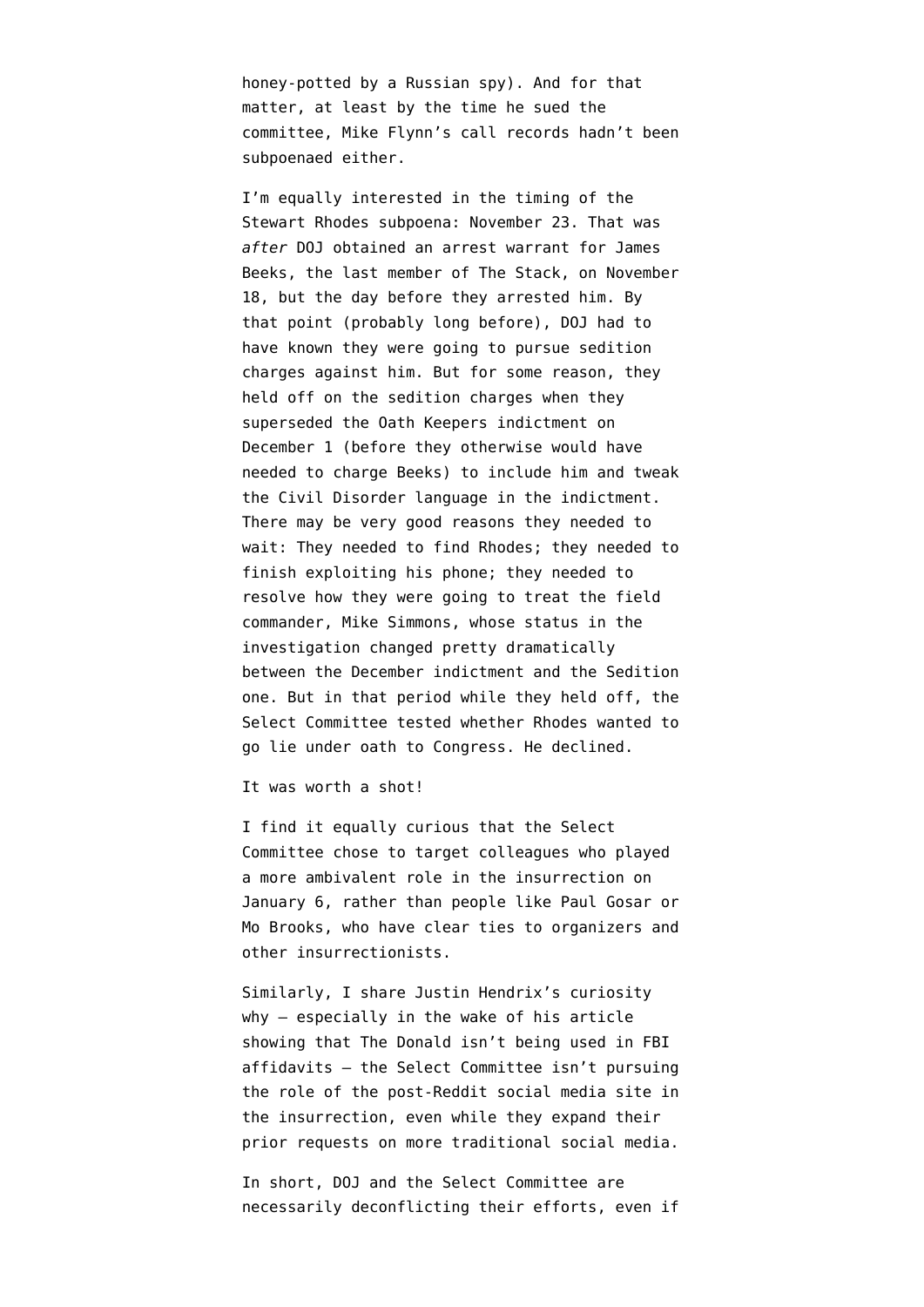the Committee remains fire-walled from what DOJ has planned in the weeks ahead. But understanding that raises interesting questions about the Select Committee choices.

These pieces are all parts of a much bigger conspiracy. And until we see all those pieces we won't see how they all work together.

But there are increasing signs that others are putting those pieces together.

Update: On January 18, the committee subpoenaed Rudy, Sidney Powell, and two others.

Update: On January 28, J6 subpoenaed the fake electors.

## Select Committee Witness Requests

- [Michael A. Roman](https://january6th.house.gov/sites/democrats.january6th.house.gov/files/2022-2-15.BGT%20Letter%20to%20Roman-Cover%20Letter%20and%20Schedule_Redacted.pdf)
- [Gary Michael Brown](https://january6th.house.gov/sites/democrats.january6th.house.gov/files/2022-2-15.BGT%20Letter%20to%20Brown%20-%20Cover%20Letter%20and%20Schedule_Redacted.pdf)
- [Douglas V. Mastriano](https://january6th.house.gov/sites/democrats.january6th.house.gov/files/2022-2-15.BGT%20Letter%20to%20Mastriano%20-%20Cover%20Letter%20and%20Schedule_Redacted.pdf)
- [Laura Cox](https://january6th.house.gov/sites/democrats.january6th.house.gov/files/2022-2-15.BGT%20Letter%20to%20Cox%20-%20Cover%20Letter%20and%20Schedule_Redacted.pdf)
- [Mark W. Finchem](https://january6th.house.gov/sites/democrats.january6th.house.gov/files/2022-2-15.BGT%20Letter%20to%20Mark%20Finchem-Cover%20Letter%20and%20Schedule_Redacted.pdf)
- [Kelli Ward](https://january6th.house.gov/sites/democrats.january6th.house.gov/files/2022-2-15.BGT%20Letter%20to%20Kelli%20Ward%20-%20Cover%20Letter%20and%20Schedule_Redacted.pdf)
- [Nancy Cottle](https://january6th.house.gov/sites/democrats.january6th.house.gov/files/2022-1-28.BGT%20Letter%20to%20Cottle%20-%20Cover%20Letter%20and%20Schedule_Redacted.pdf), Chairperson, Arizona
- [Loraine B. Pellegrino,](https://january6th.house.gov/sites/democrats.january6th.house.gov/files/2022-1-28.BGT%20Letter%20to%20Pellegrino%20-%20Cover%20Letter%20and%20Schedule_Redacted.pdf) Secretary, Arizona
- [David Shafer](https://january6th.house.gov/sites/democrats.january6th.house.gov/files/2022-1-28.BGT%20Letter%20to%20Shafer%20-%20Cover%20Letter%20and%20Schedule_Redacted.pdf), Chairperson, Georgia
- [Shawn Still](https://january6th.house.gov/sites/democrats.january6th.house.gov/files/2022-1-28.BGT%20Letter%20to%20Still%20-%20Cover%20Letter%20and%20Schedule_Redacted.pdf), Secretary, Georgia
- [Kathy Berden](https://january6th.house.gov/sites/democrats.january6th.house.gov/files/2022-1-28.BGT%20Letter%20to%20Berden%20-%20Cover%20Letter%20and%20Schedule_Redacted.pdf), Chairperson, Michigan
- [Mayra Rodriguez,](https://january6th.house.gov/sites/democrats.january6th.house.gov/files/2022-1-28.BGT%20Letter%20to%20Rodriguez%20-%20Cover%20Letter%20and%20Schedule_Redacted.pdf) Secretary, Michigan
- [Jewll Powdrell](https://january6th.house.gov/sites/democrats.january6th.house.gov/files/2022-1-28.BGT%20Letter%20to%20Powdrell%20-%20Cover%20Letter%20and%20Schedule_Redacted.pdf), Chairperson, New Mexico
- [Deborah W. Maestas](https://january6th.house.gov/sites/democrats.january6th.house.gov/files/2022-1-28.BGT%20Letter%20to%20Maestas%20-%20Cover%20Letter%20and%20Schedule_Redacted.pdf), Secretary, New Mexico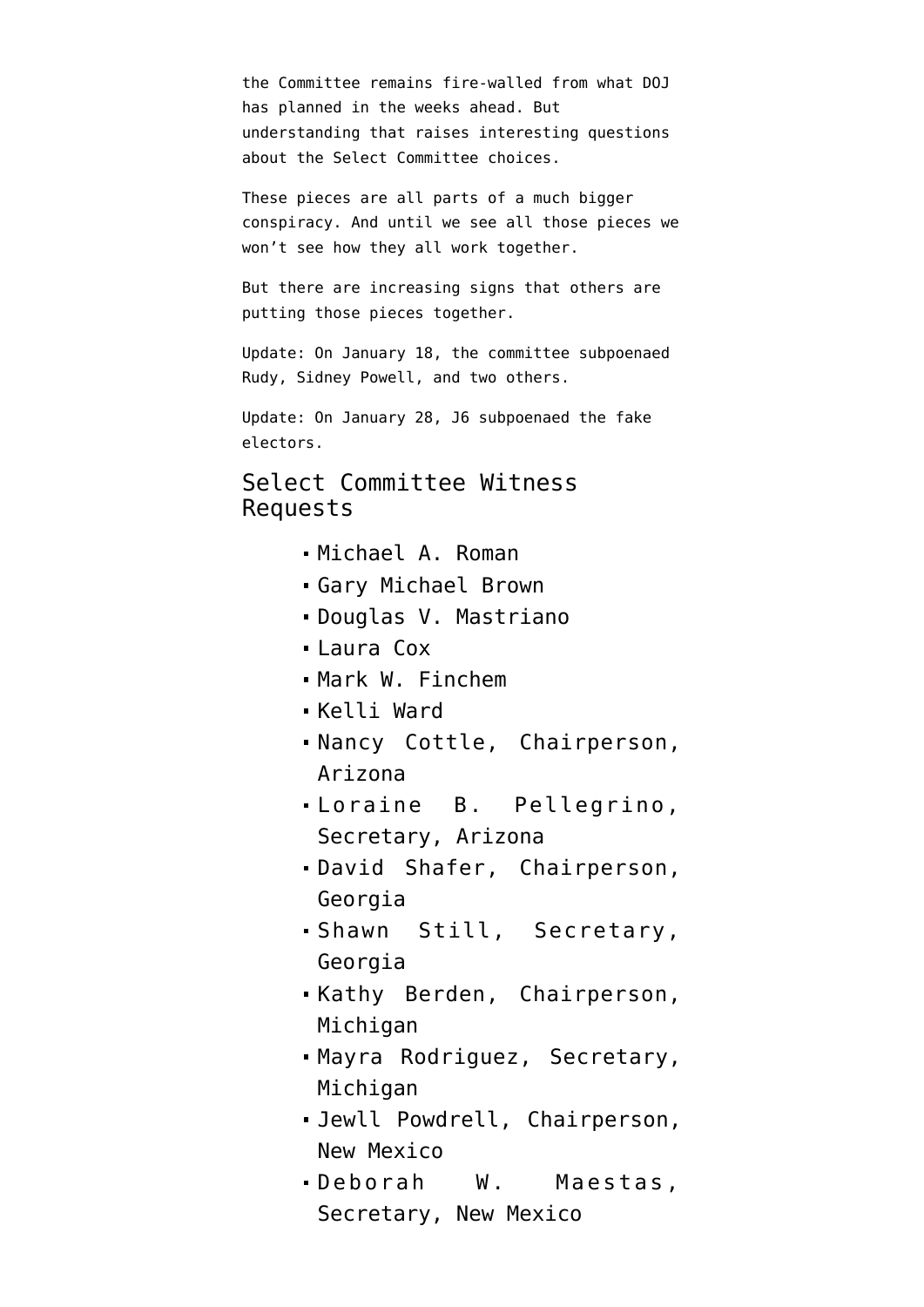- [Michael J. McDonald](https://january6th.house.gov/sites/democrats.january6th.house.gov/files/2022-1-28.BGT%20Letter%20to%20McDonald%20-%20Cover%20Letter%20and%20Schedule_Redacted.pdf), Chairperson, Nevada
- [James DeGraffenreid](https://january6th.house.gov/sites/democrats.january6th.house.gov/files/2022-1-28.BGT%20Letter%20to%20DeGraffenreid%20-%20Cover%20Letter%20and%20Schedule_Redacted.pdf), Secretary, Nevada
- [Bill Bachenberg](https://january6th.house.gov/sites/democrats.january6th.house.gov/files/2022-1-28.BGT%20Letter%20to%20Bachenberg%20-%20Cover%20Letter%20and%20Schedule_Redacted.pdf), Chairperson, Pennsylvania
- [Lisa Patton](https://january6th.house.gov/sites/democrats.january6th.house.gov/files/2022-1-28.BGT%20Letter%20to%20Patton%20-%20Cover%20Letter%20and%20Schedule_Redacted.pdf), Secretary, Pennsylvania
- [Andrew Hitt,](https://january6th.house.gov/sites/democrats.january6th.house.gov/files/2022-1-28.BGT%20Letter%20to%20Hitt%20-%20Cover%20Letter%20and%20Schedule_Redacted_0.pdf) Chairperson, Wisconsin
- [Kelly Ruh,](https://january6th.house.gov/sites/democrats.january6th.house.gov/files/2022-1-28.BGT%20Letter%20to%20Ruh%20-%20Cover%20Letter%20and%20Schedule_Redacted.pdf) Secretary, Wisconsin
- [Nicholas J. Fuentes](https://january6th.house.gov/sites/democrats.january6th.house.gov/files/2022-1-19.BGT%20Letter%20to%20Fuentes%20-%20Cover%20Letter%20and%20Schedule_Redacted2.pdf)
- [Patrick Casey](https://january6th.house.gov/sites/democrats.january6th.house.gov/files/2022-1-19.BGT%20Letter%20to%20Casey%20-%20Cover%20Letter%20and%20Schedule_Redacted2.pdf)
- [Rudolph Giuliani](https://january6th.house.gov/sites/democrats.january6th.house.gov/files/2022-1-18.BGT%20Letter%20to%20Giuliani_Redacted.pdf)
- [Jenna Ellis](https://january6th.house.gov/sites/democrats.january6th.house.gov/files/2022-1-18.BGT%20letter%20to%20Ellis_Redacted%20(002).pdf)
- [Sidney Powell](https://january6th.house.gov/sites/democrats.january6th.house.gov/files/2022-1-18.BGT%20Letter%20to%20Powell_Redacted.pdf)
- [Boris Epshteyn](https://january6th.house.gov/sites/democrats.january6th.house.gov/files/2022-1-18.BGT%20Letter%20to%20Epshteyn_Redacted.pdf)
- [Kevin McCarthy](https://january6th.house.gov/sites/democrats.january6th.house.gov/files/2022-1-12.BGT%20Letter%20to%20McCarthy.pdf)
- [Andy Surabian](https://january6th.house.gov/sites/democrats.january6th.house.gov/files/220111%20Surabian%20Letter.pdf)
- [Arthur Schwartz](https://january6th.house.gov/sites/democrats.january6th.house.gov/files/220111%20Schwartz%20Letter.pdf)
- [Ross Worthington](https://january6th.house.gov/sites/democrats.january6th.house.gov/files/220111%20Worthington%20Letter.pdf)
- [Sean Hannity](https://january6th.house.gov/sites/democrats.january6th.house.gov/files/2022-1-4.BGT%20and%20LC%20Letter%20to%20Hannity_Redacted.pdf)
- [Jim Jordan](https://january6th.house.gov/sites/democrats.january6th.house.gov/files/2021-12-22.BGT%20Letter%20to%20Jordan.pdf)
- [Scott Perry](https://january6th.house.gov/sites/democrats.january6th.house.gov/files/2021-12-20.BGT%20Letter%20to%20Perry.pdf)
- [Phil Waldron](https://january6th.house.gov/sites/democrats.january6th.house.gov/files/Longworth%201016_20211216_163925.pdf)
- [Robert "Bobby" Peede, Jr.](https://january6th.house.gov/sites/democrats.january6th.house.gov/files/20211209%20Robert%20Peede%2C%20Jr.%20Letter.pdf)
- [Max Miller](https://january6th.house.gov/sites/democrats.january6th.house.gov/files/20211209%20Max%20Miller%20Letter.pdf)
- [Brian Jack](https://january6th.house.gov/sites/democrats.january6th.house.gov/files/20211209%20Brian%20Jack%20Letter.pdf)
- [Bryan Lewis](https://january6th.house.gov/sites/democrats.january6th.house.gov/files/20211209%20Bryan%20Lewis%20Letter.pdf)
- [Ed Martin](https://january6th.house.gov/sites/democrats.january6th.house.gov/files/20211209%20Ed%20Martin%20Letter.pdf)
- [Kimberly Fletcher](https://january6th.house.gov/sites/democrats.january6th.house.gov/files/20211209%20Kimberly%20Fletcher%20Letter.pdf)
- [Proud Boys International,](https://january6th.house.gov/sites/democrats.january6th.house.gov/files/20211123%20Proud%20Boys%20Letter.pdf) [L.L.C.](https://january6th.house.gov/sites/democrats.january6th.house.gov/files/20211123%20Proud%20Boys%20Letter.pdf)
- [Henry "Enrique" Tarrio](https://january6th.house.gov/sites/democrats.january6th.house.gov/files/20211123%20Tarrio%20Letter.pdf)
- [Oath Keepers](https://january6th.house.gov/sites/democrats.january6th.house.gov/files/20211123%20Oath%20Keepers%20Letter.pdf)
- [Elmer Stewart Rhodes](https://january6th.house.gov/sites/democrats.january6th.house.gov/files/20211123%20Rhodes%20Letter.pdf)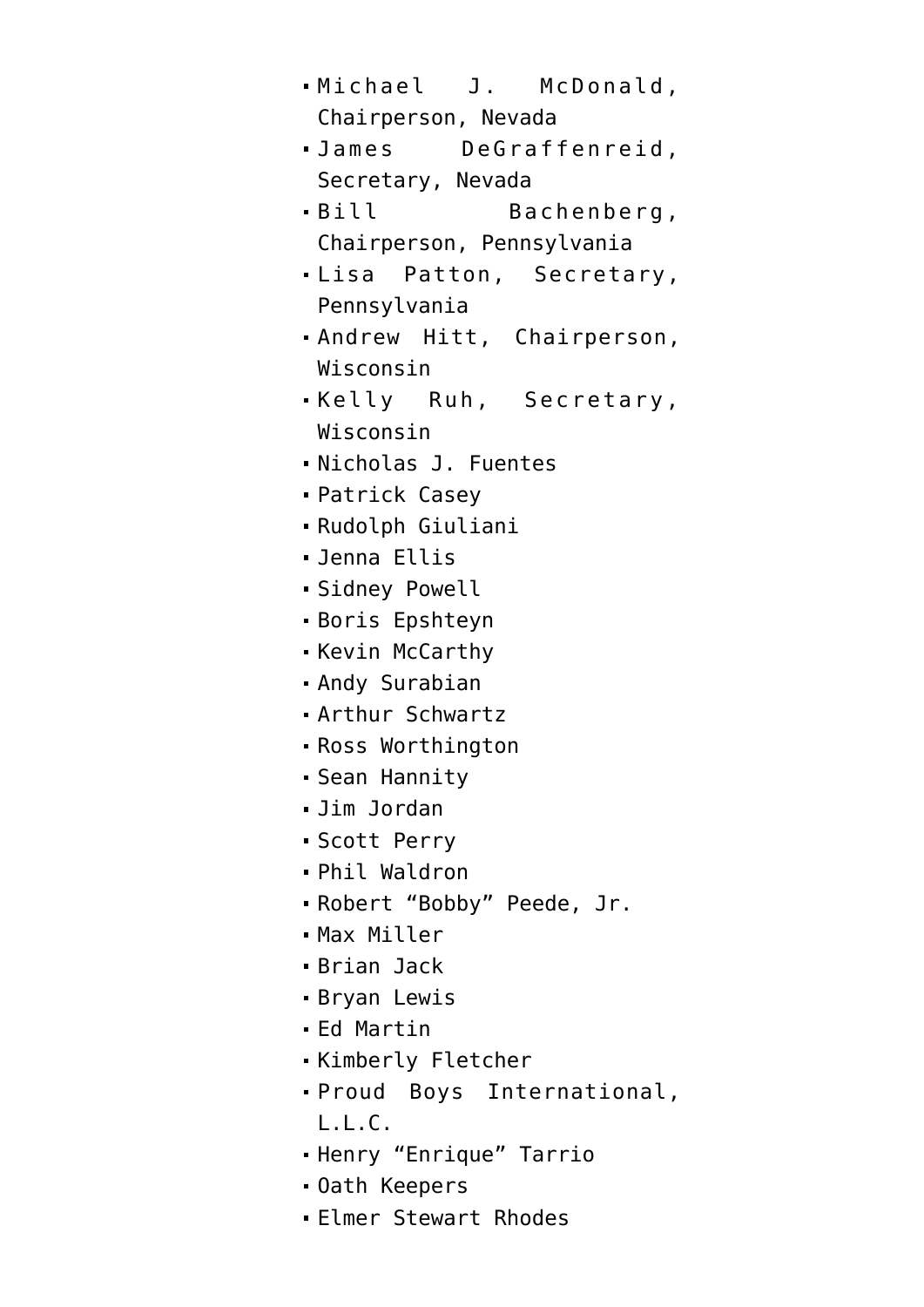- [Robert Patrick Lewis/1st](https://january6th.house.gov/sites/democrats.january6th.house.gov/files/20211123%20Robert%20Patrick%20Lewis%20Letter.pdf) [Amendment Praetorian](https://january6th.house.gov/sites/democrats.january6th.house.gov/files/20211123%20Robert%20Patrick%20Lewis%20Letter.pdf)
- [Duston Stockton](https://democrats-january6th.house.gov/sites/democrats.january6th.house.gov/files/Stockton%20Letter.pdf)
- [Jennifer Lawrence](https://democrats-january6th.house.gov/sites/democrats.january6th.house.gov/files/Lawrence%20Letter.pdf)
- [Taylor Budowich](https://january6th.house.gov/sites/democrats.january6th.house.gov/files/Budowich%20Letter.pdf)
- [Roger Stone](https://democrats-january6th.house.gov/sites/democrats.january6th.house.gov/files/20211122%20Stone%20Letter.pdf)
- [Alex Jones](https://democrats-january6th.house.gov/sites/democrats.january6th.house.gov/files/20211122%20Jones%20Letter.pdf)
- [Nicholas Luna](https://january6th.house.gov/sites/democrats.january6th.house.gov/files/20211109%20Luna.pdf)
- **[Molly Michael](https://january6th.house.gov/sites/democrats.january6th.house.gov/files/20211109%20Michael.pdf)**
- [Benjamin Williamson](https://january6th.house.gov/sites/democrats.january6th.house.gov/files/20211109%20Williamson.pdf)
- [Christopher Liddell](https://january6th.house.gov/sites/democrats.january6th.house.gov/files/20211109%20Liddell.pdf)
- [John McEntee](https://january6th.house.gov/sites/democrats.january6th.house.gov/files/20211109%20McEntee.pdf)
- **[Keith Kellogg](https://january6th.house.gov/sites/democrats.january6th.house.gov/files/20211109%20Kellogg.pdf)**
- [Kayleigh McEnany](https://january6th.house.gov/sites/democrats.january6th.house.gov/files/20211109%20McEnany.pdf)
- [Stephen Miller](https://january6th.house.gov/sites/democrats.january6th.house.gov/files/20211109%20Miller.pdf)
- [Cassidy Hutchinson](https://january6th.house.gov/sites/democrats.january6th.house.gov/files/20211109%20Hutchinson.pdf)
- [Kenneth Klukowski](https://january6th.house.gov/sites/democrats.january6th.house.gov/files/20211109%20Klukowski.pdf)
- [William Stepien](https://january6th.house.gov/sites/democrats.january6th.house.gov/files/20211108%20Stepien.pdf)
- [Jason Miller](https://january6th.house.gov/sites/democrats.january6th.house.gov/files/20211108%20Miller.pdf)
- [Angela McCallum](https://january6th.house.gov/sites/democrats.january6th.house.gov/files/20211108%20McCallum.pdf)
- [John Eastman](https://january6th.house.gov/sites/democrats.january6th.house.gov/files/20211108%20Eastman.pdf)
- [Michael Flynn](https://january6th.house.gov/sites/democrats.january6th.house.gov/files/20211108%20Flynn.pdf)
- Bernard Kerik
- [Jeffrey Clark](https://january6th.house.gov/sites/democrats.january6th.house.gov/files/211013%20Jeffrey%20Clark%20Letter.pdf)
- [Ali Alexander](https://january6th.house.gov/sites/democrats.january6th.house.gov/files/20211007%20Alexander%20Final.pdf)
- [Nathan Martin](https://january6th.house.gov/sites/democrats.january6th.house.gov/files/20211007%20Martin.pdf)
- [Stop the Steal, LLC](https://january6th.house.gov/sites/democrats.january6th.house.gov/files/20211007%20STS.pdf)
- [Amy Kremer](https://january6th.house.gov/sites/democrats.january6th.house.gov/files/210929%20Amy%20Kremer%20Letter.pdf), founder and Chair of WFAF.
- [Kylie Kremer,](https://january6th.house.gov/sites/democrats.january6th.house.gov/files/210929%20Kylie%20Jane%20Kremer%20Letter.pdf) founder and Executive Director of WFAF.
- [Cynthia Chafian](https://january6th.house.gov/sites/democrats.january6th.house.gov/files/210929%20Cynthia%20Lee%20Chafian%20Letter.pdf), submitted the first permit application on behalf of WFAF for the January 6th rally, and founder of the Eighty Percent Coalition.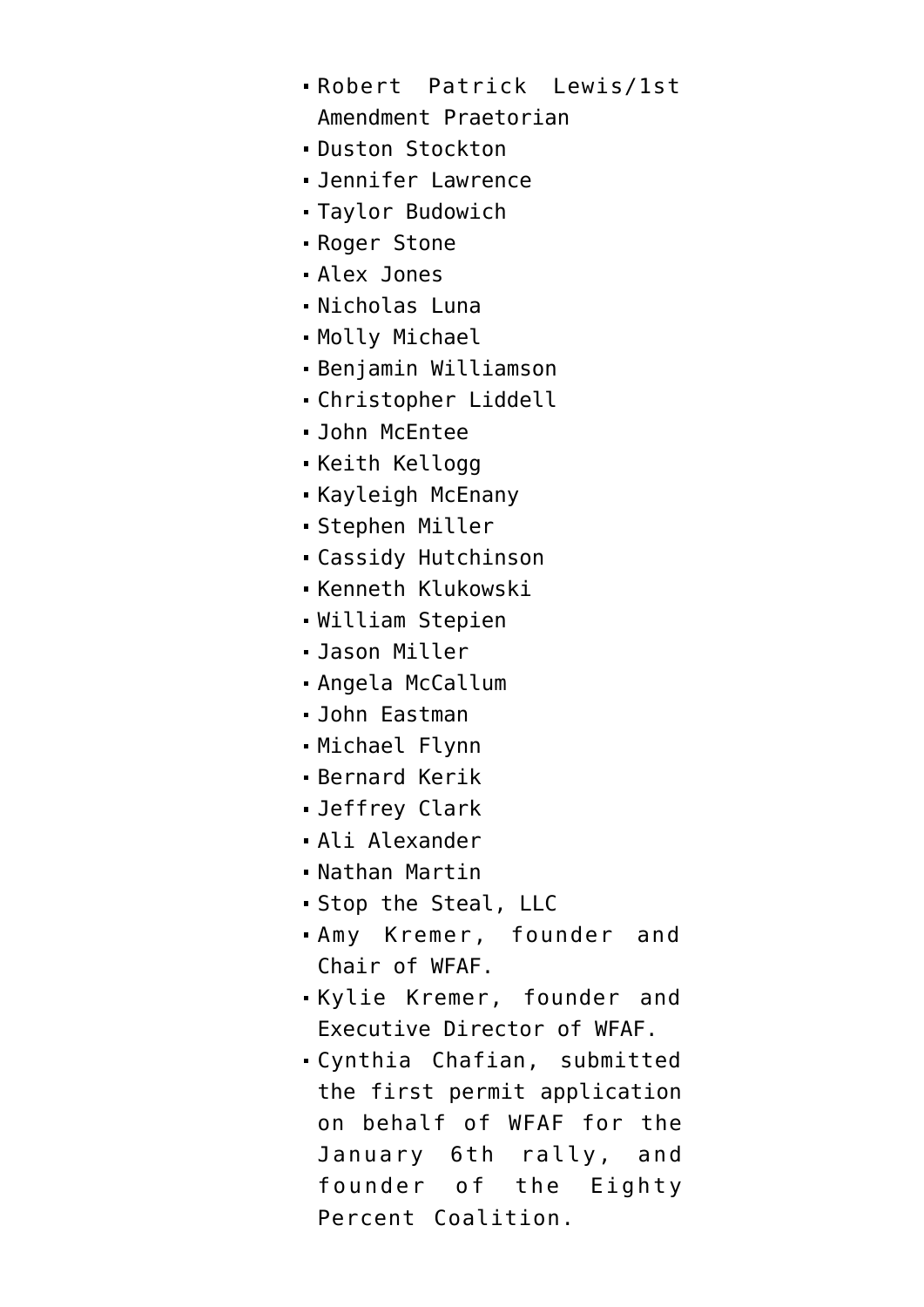- [Caroline Wren](https://january6th.house.gov/sites/democrats.january6th.house.gov/files/210929%20Caroline%20Wren%20Letter.pdf), listed on permit paperwork for the January 6th rally as "VIP Advisor."
- [Maggie Mulvaney](https://january6th.house.gov/sites/democrats.january6th.house.gov/files/210929%20Maggie%20Mulvaney%20Letter.pdf), listed on permit paperwork for the January 6th rally as "VIP Lead."
- [Justin Caporale,](https://january6th.house.gov/sites/democrats.january6th.house.gov/files/210929%20Justin%20Caporale%20Letter.pdf) of Event Strategies, Inc., listed on permit paperwork for the January 6th rally as "Project Manager."
- [Tim Unes](https://january6th.house.gov/sites/democrats.january6th.house.gov/files/210929%20Tim%20Unes%20Letter.pdf), of Event Strategies, Inc., listed on permit paperwork for the January 6th rally as "Stage Manager."
- [Megan Powers,](https://january6th.house.gov/sites/democrats.january6th.house.gov/files/210929%20Megan%20Powers%20Letter.pdf) of MPowers Consulting LLC, listed on permit paperwork for the January 6th rally as "Operations Manager for Scheduling and Guidance."
- [Hannah Salem](https://january6th.house.gov/sites/democrats.january6th.house.gov/files/210929%20Hannah%20Salem%20Stone%20Letter.pdf), of Salem Strategies LLC, listed on permit paperwork for the January 6th rally as "Operations Manager for Logistics and Communications."
- [Lyndon Brentnall,](https://january6th.house.gov/sites/democrats.january6th.house.gov/files/210929%20Lyndon%20Brentnall%20Letter.pdf) of RMS Protective Services, listed on permit paperwork for the January 6th rally as "On-Site Supervisor."
- [Katrina Pierson](https://january6th.house.gov/sites/democrats.january6th.house.gov/files/210929%20Katrina%20Pierson%20Letter.pdf), former